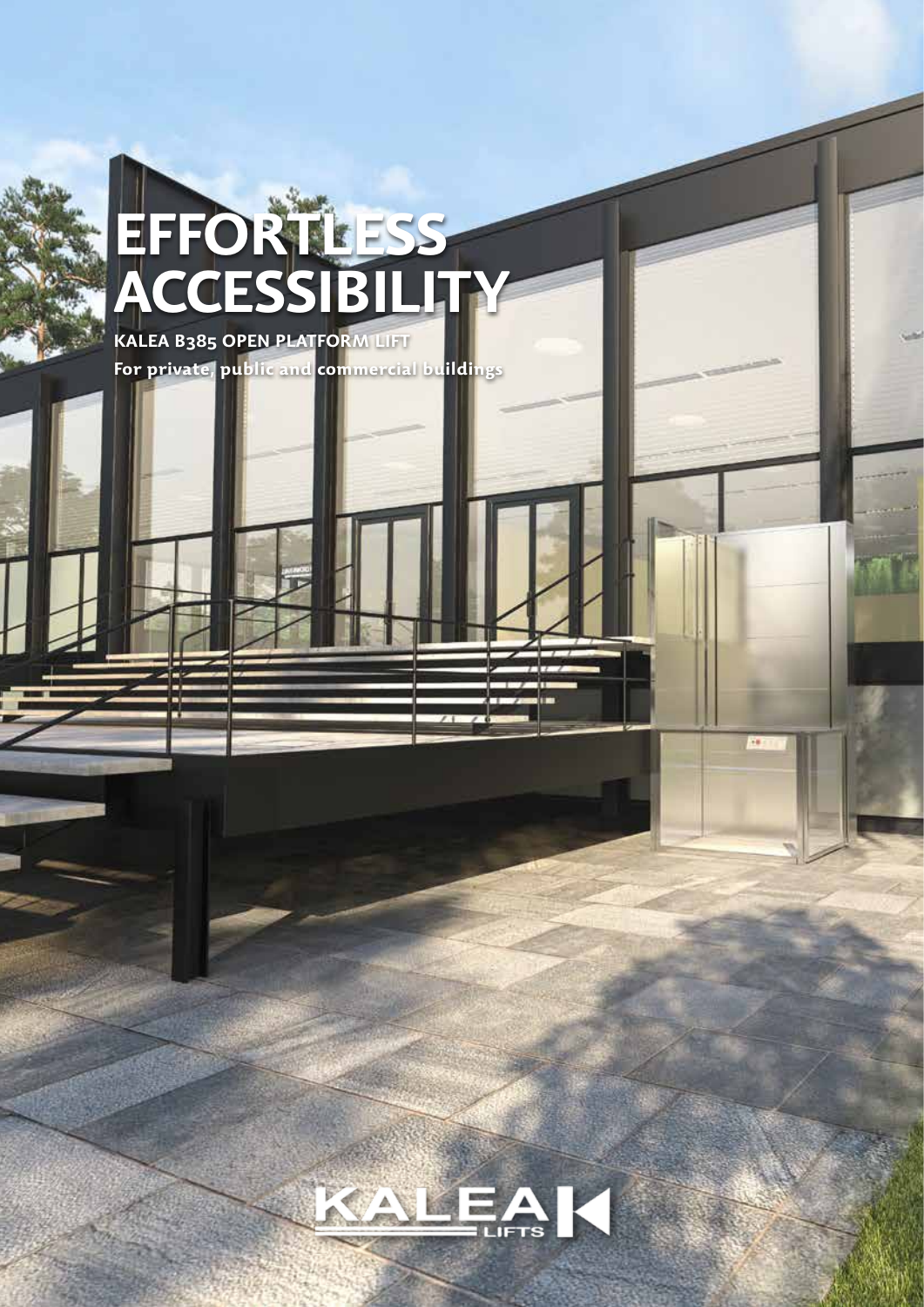#### HISTORY & PRODUCT RANGE

Kalea was founded in 1898 in Sweden and has been in the lift business since 1921. Today, we export our Swedish made lifts to the entire world. In addition, we offer you the Kalea B385 which is manufactured by our trusted partner Liftprojekt in Poland.

#### EFFORTLESS ACCESSIBILITY

The Kalea B385 is a simple and reliable accessibility solution, suitable for private, public and commercial applications. Given that the lift has a maximum travel of 3 metres, it is the perfect solution for mezzanine floors and outdoor terraces.

Because the Kalea B385 is machine room less and requires neither lift shaft, nor pit, it can be installed in as little as 1-2 days.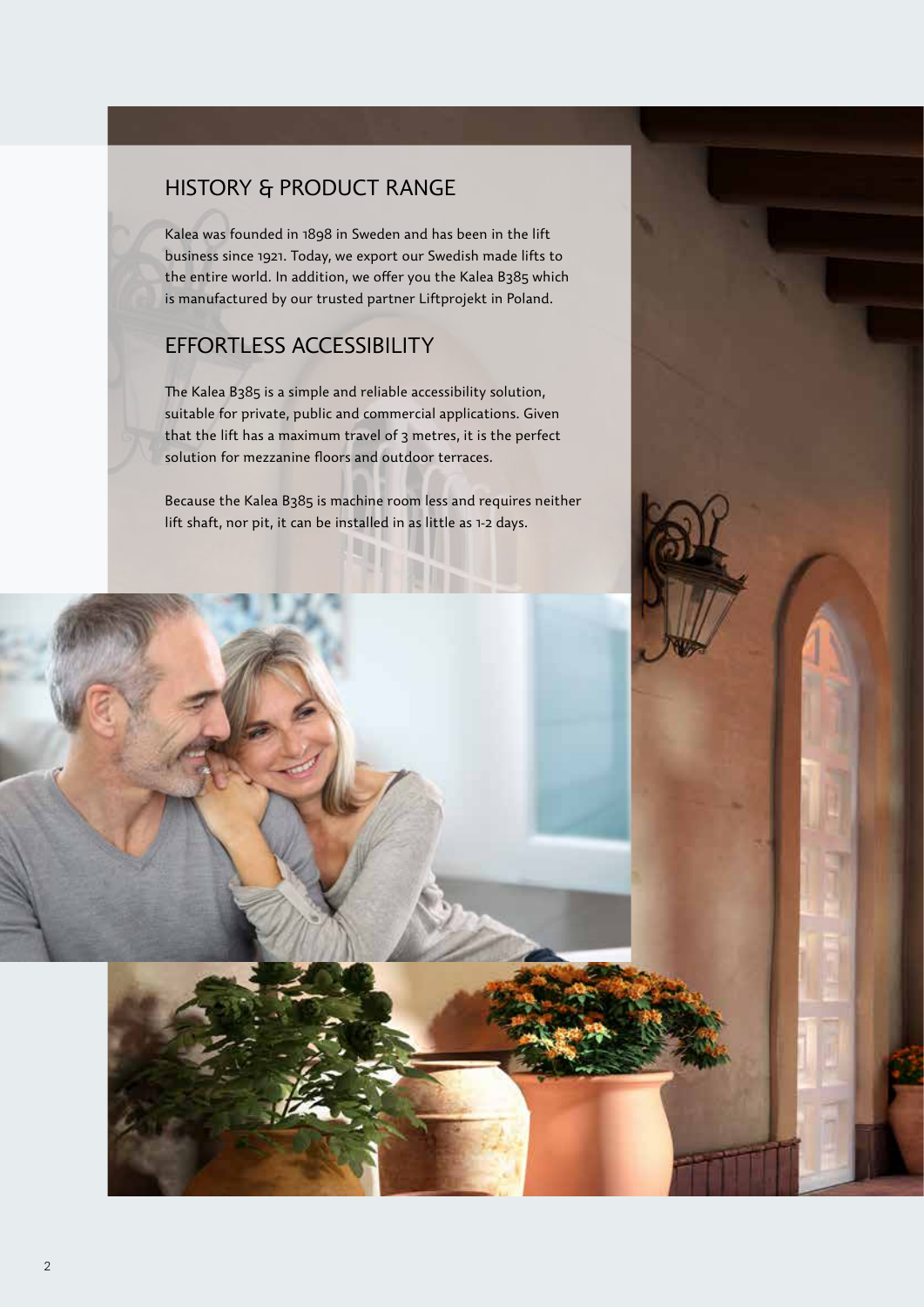### ADAPTABLE DESIGN

It is very easy to adapt the lift design of the Kalea B385 to your taste and requirements. This lift offers you the choice between 4 platform sizes, a great number of access configurations and a wide range of colours and materials.

### WEATHER RESISTANT LIFT

 $\overline{\mathbf{S}}$ 

The Kalea B385 is equipped to resist tough weather conditions and changing temperatures. To allow direct access to the inside of the building, a thermo insulated full-height door is available as an option.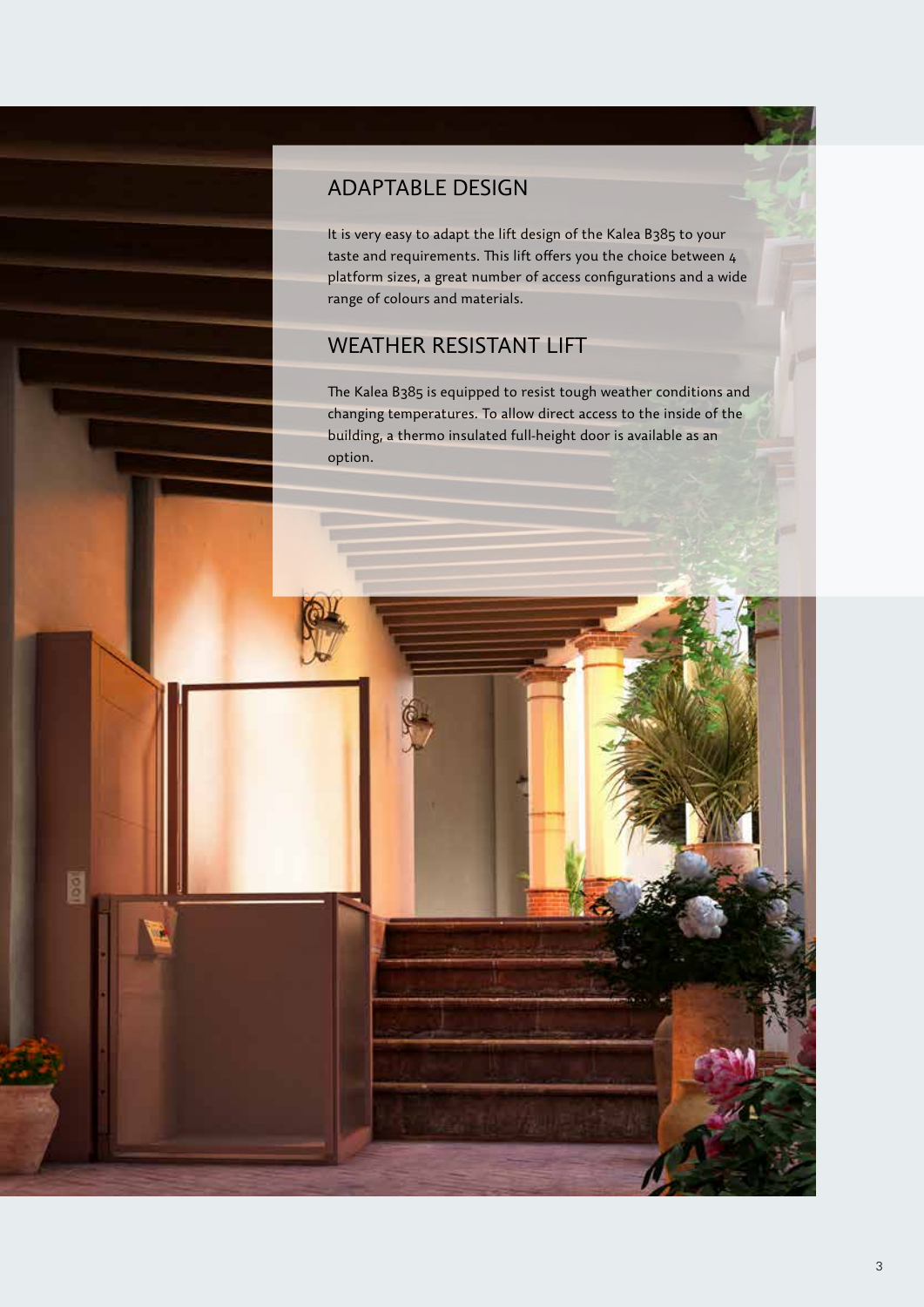### FOR YOUR SAFETY

To ensure the highest level of safety, the Kalea B385 is always equipped with an emergency stop button, emergency lowering (by hand-crank), safety edges, a touch-sensitive plate under the platform and a diagnostic program to monitor and troubleshoot lift function.

Battery emergency lowering is available as an option. For more information about lift safety, please contact Kalea.



#### MAST

The mast and bottom frame are detachable to facilitate logistics. Standard finish: RAL 9006.

#### MACHINE ROOM

The machine room is integrated and can be placed to left or to the right of the platform. The machine room is covered with organically coated, galvanised and sound insulated steel panels. Standard finish: RAL 9006.

#### FRAMES FOR PLATFORM WALLS

Inner frames for polycarbonate/plexiglas in natural aluminium, outer frames in RAL 9006 as standard.

#### **GATES**

Gates with inner frames in natural aluminium and panel in polycarbonate or plexiglas. Concealed door opener as an option. Standard finish: RAL 9006.

#### FLOOR Floor in aluminium checker plate.

**BUTTONS** Indoors - Buttons IP20. Outdoors - Buttons IP67.

#### PIT OR NO PIT

The lift can be installed with a 60 mm pit or without pit. An access ramp for installation without pit is always delivered.



### REMOTE CONTROLS TO ACCESS THE LIFT

2 remote controls to switch the lift on and off are included as standard. As default, the remote activates the lift for 5 minutes, but the time can be adjusted and it is always possible to turn off/deactivate the lift.The system is designed to protect the lift against unauthorized use and has a maximum range of 10 metres.



### LIFT CONTROLS

Tactile and userfriendly push buttons with hold-to-run operation.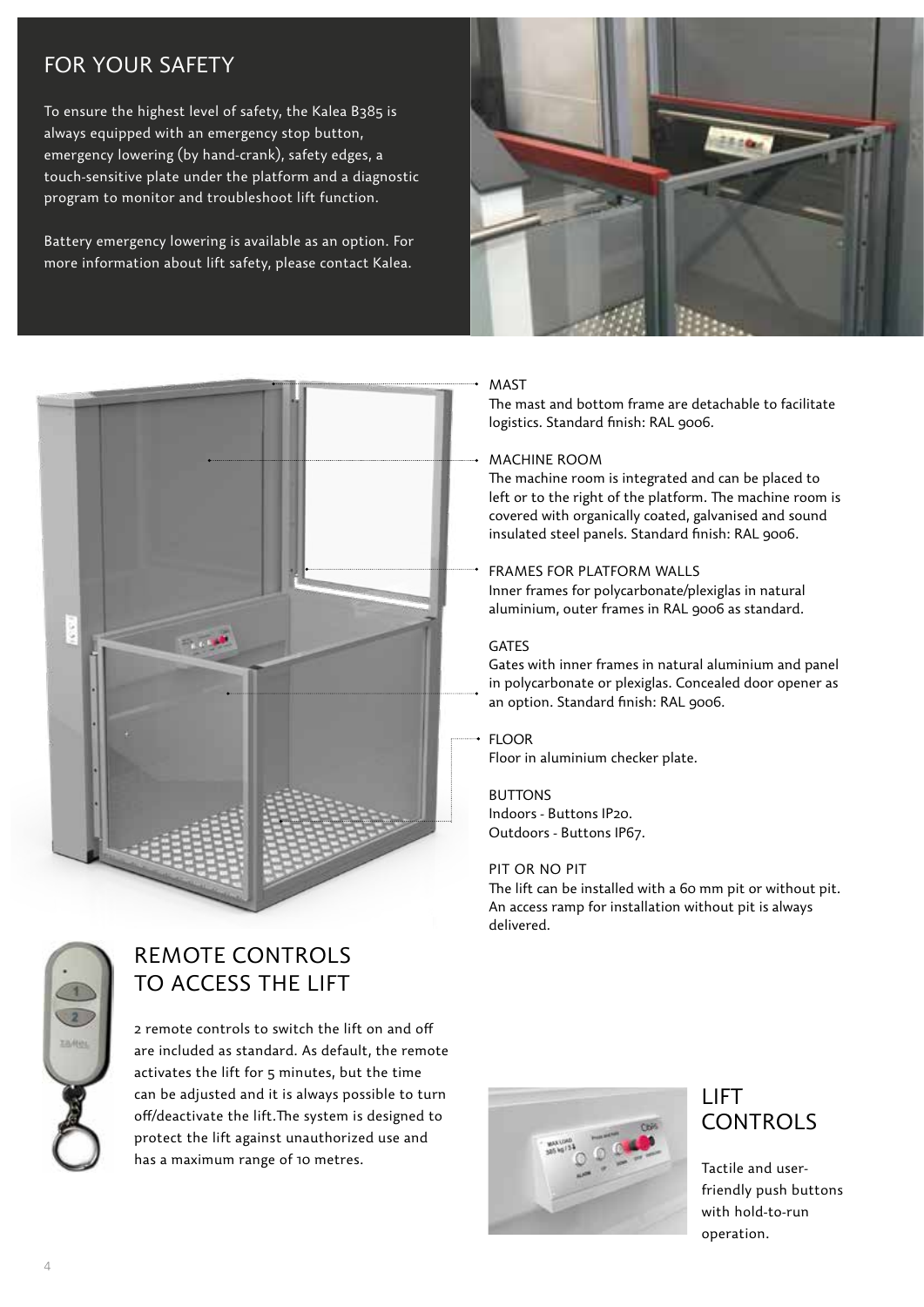

### STAINLESS STEEL FINISH

As an option, the Kalea B385 is available in an elegant stainless steel finish. All visible elements, except the aluminium floor and platform walls, are delivered in corrosion resistant stainless steel, which is an ideal finish for outdoor lifts. Lifts in stainless steel are delivered with clear safety glass as standard.

### CUSTOMISE YOUR PLATFORM LIFT

Customise your lift design by selecting one of the shades in our colour collection, or by choosing any other RAL colour.



**NOTE:**

The safety bar at the top of the control panel and the safety pad under the platform are always delivered in red. The floor is always delivered in natural aluminium checker plate. For more information, please contact Kalea.

**FLOOR GATES AND PLATFORM WALLS**











Checker plate Polycarbonate Plexiglas - Clear Safety glass - Clear Safety glass - Grey Safety glass - Brown



### ADAPTED MATERIALS

The gates and platform walls are delivered in polycarbonate as standard for outdoor lifts and in plexiglas as standard for indoor lifts. For both indoor and outdoor lifts, clear or tinted safety glass is available as an option.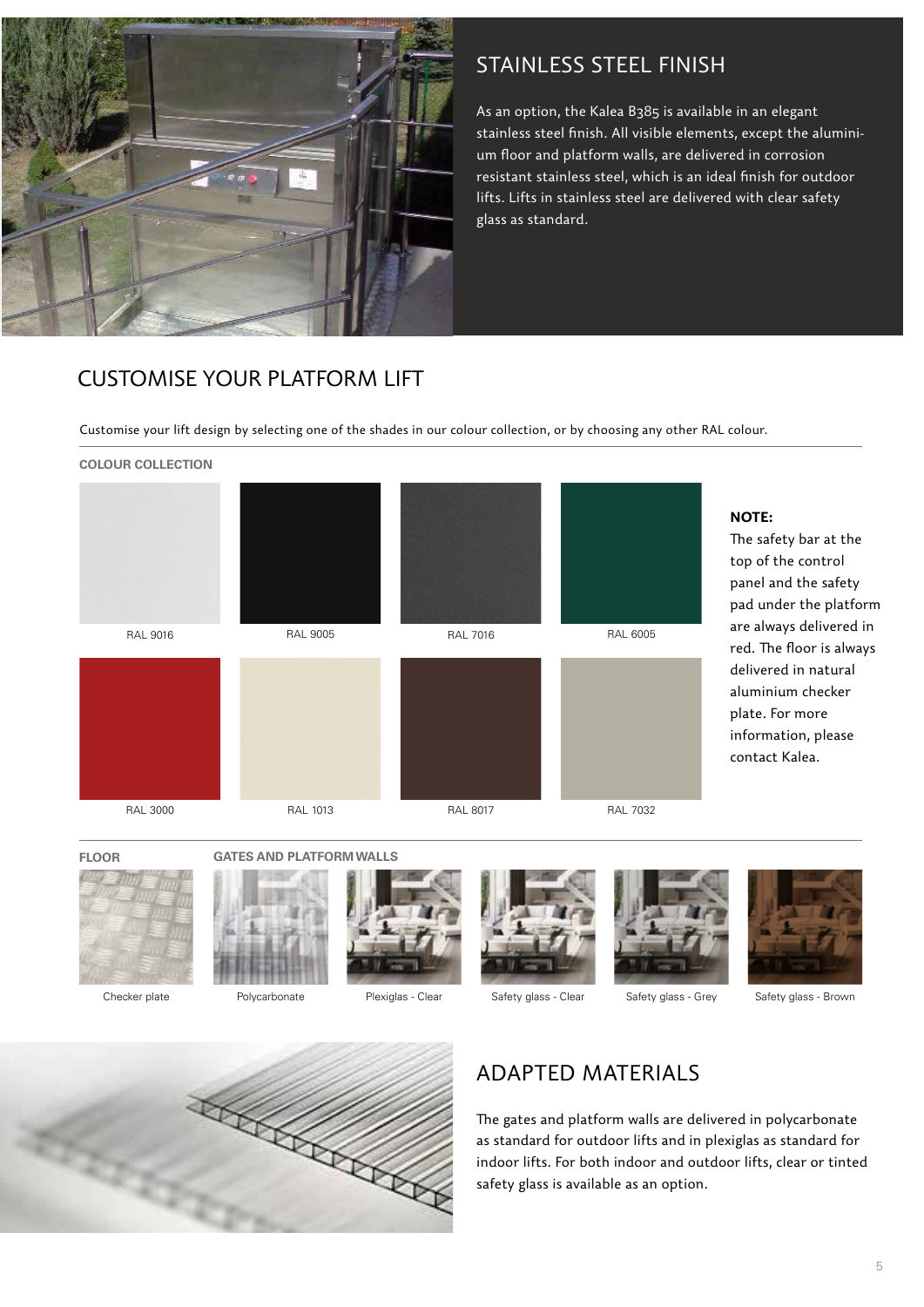### FLEXIBLE CONFIGURATION

The platform comes in 4 different sizes and can be configured with straight-through or adjacent access.

#### OPEN-THROUGH ACCESS

Platform sizes for open-through access: 900×1400, 1100×1400, 900×1600, 1100×1600 mm

#### ADJACENT ACCESS

The 1100×1400 mm platform is extra wide to make it easier to turn the wheelchair 90° to enter and exit the lift.

Platform size for adjacent access: 1100×1400 mm



### SIMPLE & ROBUST CONSTRUCTION

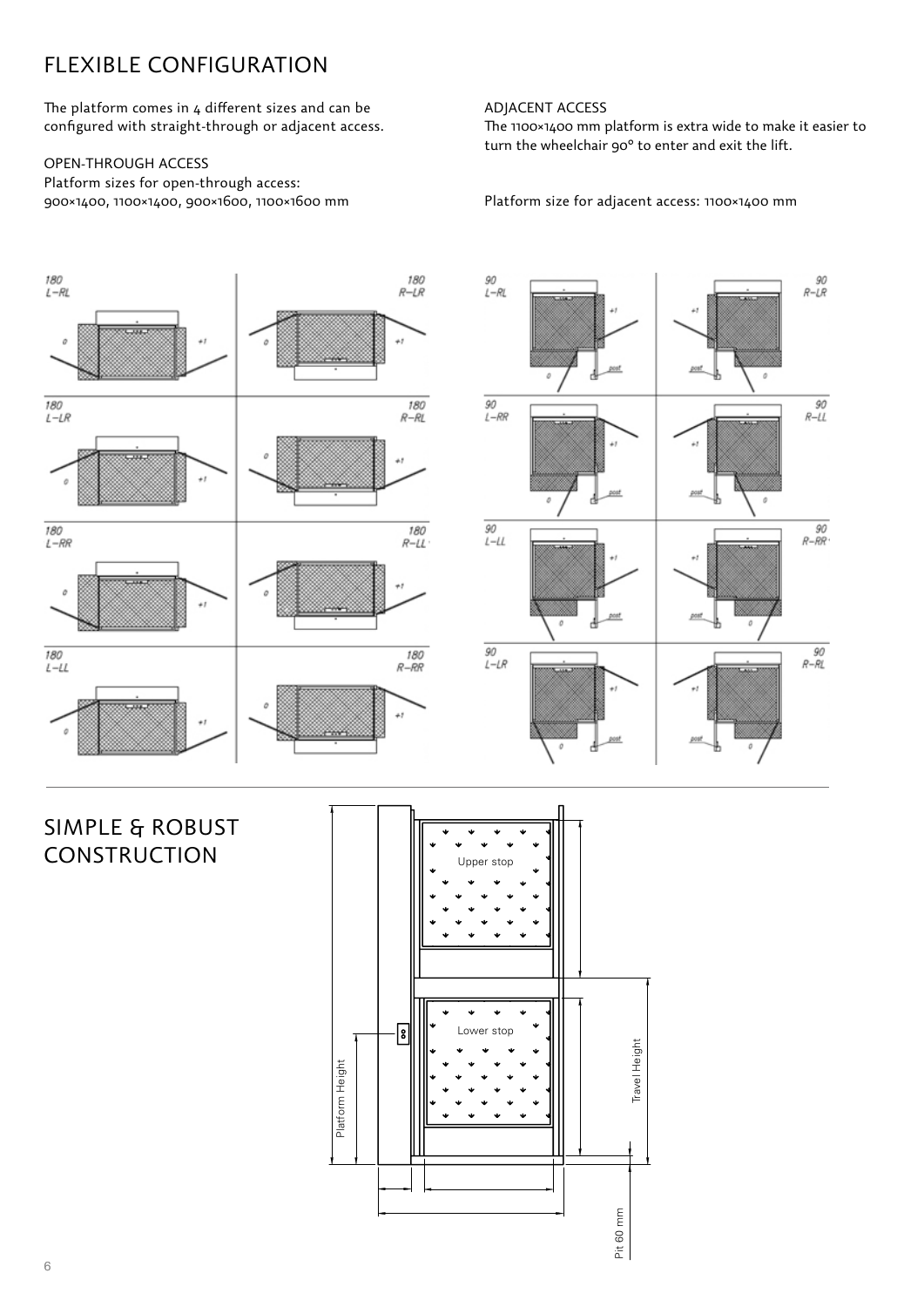## FLEXIBLE CONCEPT

| <b>PLATFORM</b><br><b>DIMENSIONS</b><br>$(WxD)$ mm | <b>EXTERNAL</b><br><b>DIMENSIONS</b><br>$(WxD)$ mm | <b>CUT OUT SIZES</b><br><b>FOR BOTTOM FRAME</b><br>$(WxD)$ mm | <b>ALLOWED DISTANCE BET-</b><br><b>WEEN PLATFORM CAR AND</b><br><b>VERTICAL WALL*</b> | <b>ACCESS</b>                  |
|----------------------------------------------------|----------------------------------------------------|---------------------------------------------------------------|---------------------------------------------------------------------------------------|--------------------------------|
| $900\times1400$                                    | 1310×1520                                          | 1370×1580                                                     | 1510×1720                                                                             | Open-trough 180°               |
| $1100\times1400**$                                 | 1510×1520                                          | 1570×1580                                                     | 1710×1720                                                                             | Open-through 180°/Adjacent 90° |
| $900 \times 1600$                                  | 1310×1720                                          | 1370×1780                                                     | 1510×1920                                                                             | Open-trough 180°               |
| 1100×1600                                          | 1510×1720                                          | 1570×1780                                                     | 1710×1920                                                                             | Open-trough 180°               |

\*Additional safety bar is required.

\*\*For adjacent access the footprint of the platform is 1100×1360 mm.

| <b>TECHNICAL INFORMATION</b> | Kalea B385                       |
|------------------------------|----------------------------------|
| Lift location                | Indoor/outdoor                   |
| Rated load                   | 385 kg/3 pers                    |
| Rated speed (m/s)            | Max 0.06                         |
| Travel height                | Up to 3 m                        |
| Pit depth without ramp       | 60 mm                            |
| Maximum number of stops      | 2                                |
| Standard finish              | Powder coated grey RAL 9006      |
| Gates                        | Single-hinged gates, 900×1100 mm |
| Drive system                 | Screw and nut                    |
| Control system               | PLC                              |
| Power supply                 | 1×230 VAC, 50Hz, 16A             |
| Motor power                  | 1,5 kW                           |
| Lift contols                 | Hold-to-run                      |
| Floor                        | Aluminium checker plate          |
| Machine room                 | Integrated                       |
| Directives                   | MD 2006/42/EC                    |

### C C C C PIT INSTRUCTIONS

The Kalea B385 must be installed on a cast concrete foundation, able to withstand a load of minimum 800 kg.



concentration Js=0,97





Max. slope 1% from wall direction

**Option 1, with a ramp and no pit Option 2, with a 60 mm pit, no ramp needed**





Basement view Max. slope 1% in the middle of the pit